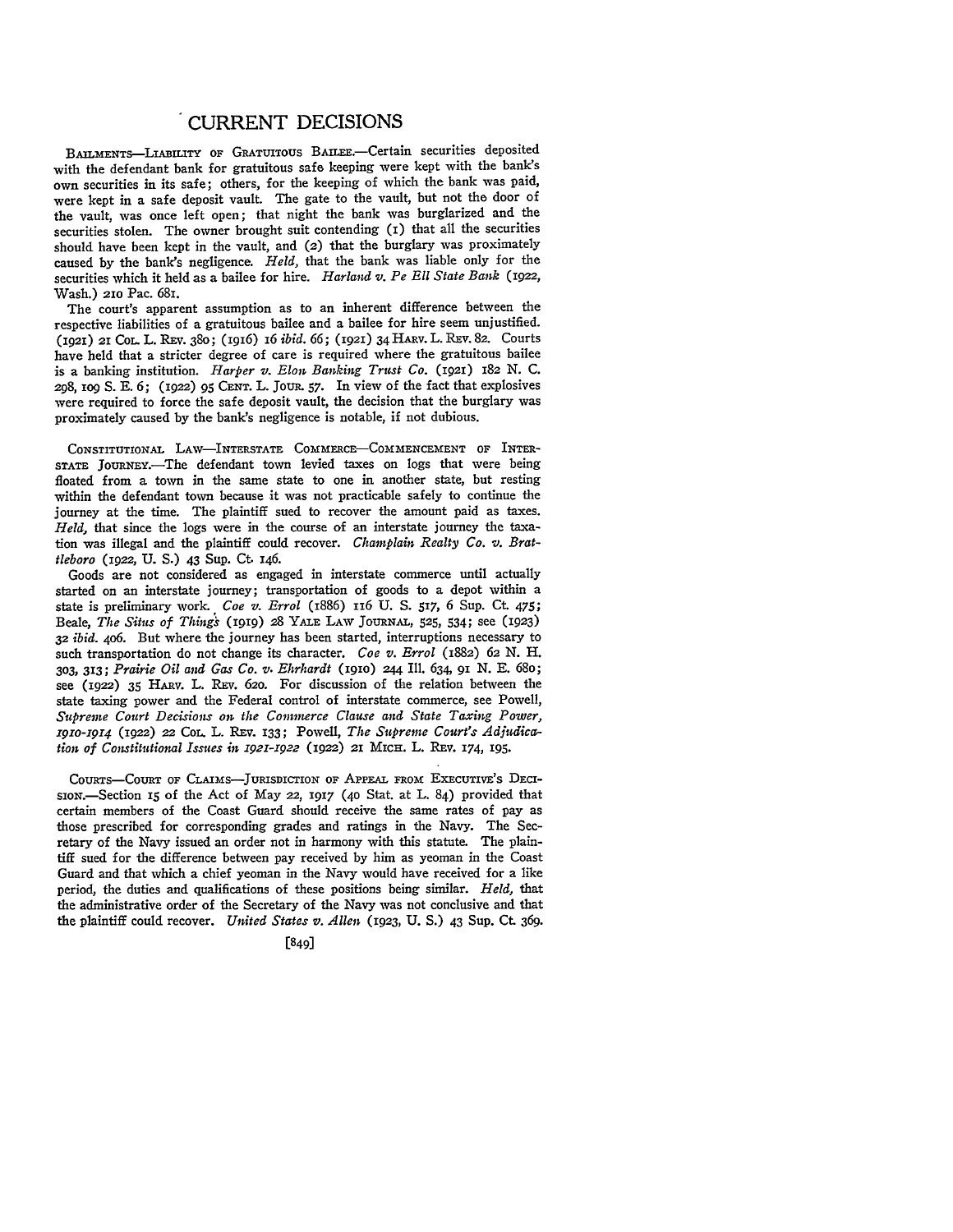## *YALE LAW JOURNAL*

Where the facts are undisputed the Court of Claims generally has jurisdiction of questions of law. *United States v. Laughlin* (1919) 249 U. S. 440, 39 Sup. Ct 340. However, where exclusive and final jurisdiction had been conferred upon a Department, the Court of Claims has no power to review. *United States v. Babcock* **(1919) 250** U. **S.** 328, 39 Sup. Ct. 464. See in general Crane, *.urisdiction of the United States Court of Claims* **(192o)** 34 HARv. L. REv. 161.

CRIMINAL LAW-DISTINCTION BETWEEN CONDITIONAL PARDON AND PAROLE. The plaintiff, who was under a sentence which would have expired April 5, 1922, was paroled during good behavior. Subsequent to that date, the plaintiff was recommitted to serve out his sentence. He applied for a writ of *habeas corpus* against the superintendent of the state penitentiary. *Held,* (one judge *dissenting)* that the confinement was illegal. *Crooks v. Sanders* (1922, **S. C.) ii5** S. E. 76o.

The ancient power of pardon is a "sacred" and difficult function. Goodrich, *The Use and Abuse of the Power to Pardon* **(192o) ii** Jou. **CR.** L. 334 It being strictly executive, neither the legislature nor the courts may interfere with its exercise. **(1921) 21** COL. L. Rxv. 289; NoTs (IgI8) **2** MINN. L. REv. 381. It includes the power of conditional pardon and parole, between which courts often fail to distinguish. *In re Convicts* **(190)** 73 Vt. **414,** 51 Atl. **IO;** *State v. Yates* (1922) 183 *N.* **C.** 753, *ini* **S. E. 337;** *In re Prout* (igo6) 12 Idaho, 494, **86** Pac. **275.** It is well settled that a pardon may be revoked upon a breach of condition even after the sentence would have expired. *State v. Horne* (igo6) **52** Fla. **125, 42 So. 388;** (199o) **38 NAT.** CORP. **REP. 873.** Many courts apply the same rule to parole. *Commonwealth v. Minor* (1922) **195 Ky. 103, 241 S.** W. **856;** *Ex parte Ridley* (1910) **3** Okla. Cr. **350,** io6 Pac. **549;** *Fuller v. State* (1898) 122 Ala. **32,** *26* So. 146. But other jurisdictions, in accord with the principal case, reach the contrary result, namely, that a parole does not suspend a sentence. *Anderson v. Williams* **(1922, C. C. A.** 8th) **279** Fed. **822;** *In re Prout* (19o6) 12 Idaho, 494, **86** Pac. **275.** This latter view seems sound and is in harmony with the general rule that a parole, unlike a conditional pardon, may be revoked summarily and without a hearing. *Ex parte Sparks* (1921) **9o** Tex. Cr. **Igo, 234** S. W. **393;** (19o8) *67* **CENT.** L. JouR. 188; (io5) **119** LAw TIMES 433.

DIvoRCE-HOMEsTEAD PROPERTY **SUBJECT** TO LIEN FOR **ALIMONY.-In** a decree of absolute divorce the award of alimony was made a lien "upon any and all real estate" of the husband. On the husband's death, his heirs brought action to quiet title in premises occupied for many years by the decedent as a homestead. *Held,* that the homestead was subject to the satisfaction of the judgment for alimony. *Luedecke v. Luedecke* (1923, Iowa) 192 N. W. **515.**

The homestead exemption is for the benefit of the entire family as well as the husband. Freeman, *Law of Executions* **(2d** ed. 1888) sec. 240; see *Dieter v. Fraire (igio)* 2o N. D. 484, 489, 128 N. W. 684, 686; *Daniels v. Morris* (188o) 54 Iowa, *369,* 371, 6 N. W. 532, 533. In accordance with this policy a divorce decree may create a lien upon the homestead. *Haven v. Trammell* (1920) 79 Okla. **309,** 193 Pac. 631; *Praaman v. Franuxn* **(1902)** 64 Neb. 472, *9o* N. W. 245; see **102** *.Am.* St Rep. *7o9,* note.

**MASTER AND SERVANT-DuRATION OF EMPLOYMENT CONTRACT.-The** defendant engaged the plaintiff at a fixed annual salary, without any mention of the duration of the service. The plaintiff having been discharged after several months, claimed damages on the ground that the contract was for a year. *Held,* that the plaintiff could recover. *Willis v. Wyllys Corporation (1922,* **N.** J. L.) **119** AtI. 24.

850